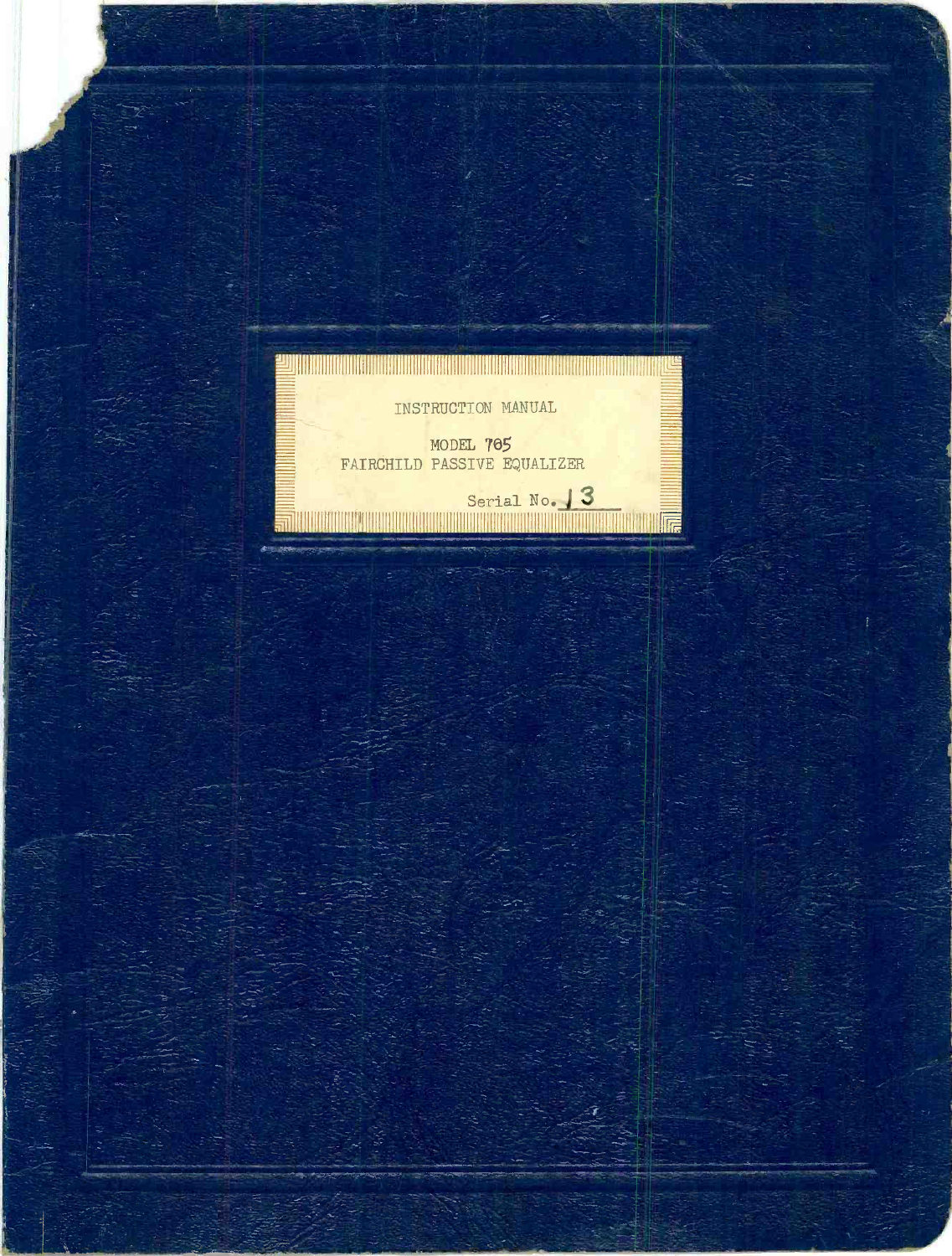## MODEL 705 PASSIVE EQUALIZER

### DESCRIPTION

The FAIRCHILD Model 705 Passive Equalizer is a six position network providing plavback equalization for monophonic disk equipment. It has four lateral and two vertical curves, and an input transformer with a choice of three impedances to ensure minimum insertion loss.

#### SPECIFICATIONS

INPUT SOURCE IMPEDANCES;

OUTPUT IMPEDANCE:

EQUALIZATIONS:

INSERTION LOSS: 1 db at 30 cps (RIAA position) 19 db at 1000 cps (RIAA position)

> Designed to work with moving coil cartridges in three impedance ranges:  $\mu$ 0 - 70  $\Omega$ 150 - 250 Ω 400 - 600 2

Should be operated into a 200/250  $\Omega$ input transformer, unterminated.

FLAT: For lateral recordings,  $50$  cps, 500 cps, crossovers, flat high frequency response

RIAA: For lateral recordings, 50 cps, 500 cps and 2100 cps crossovers.

NAB: For lateral recordings, 50 cps, 500 cps and 1600 cps crossovers.

ROLL-OFF: For noisy lateral recordings, RIAA plus an additional 6 kc crossover.

VERT: For vertical recordings, 350 cps and 3500 cps crossovers,

VERT, ROLL -OFF: For noisy vertical recordings, 350 cps and 2000 cps crossovers.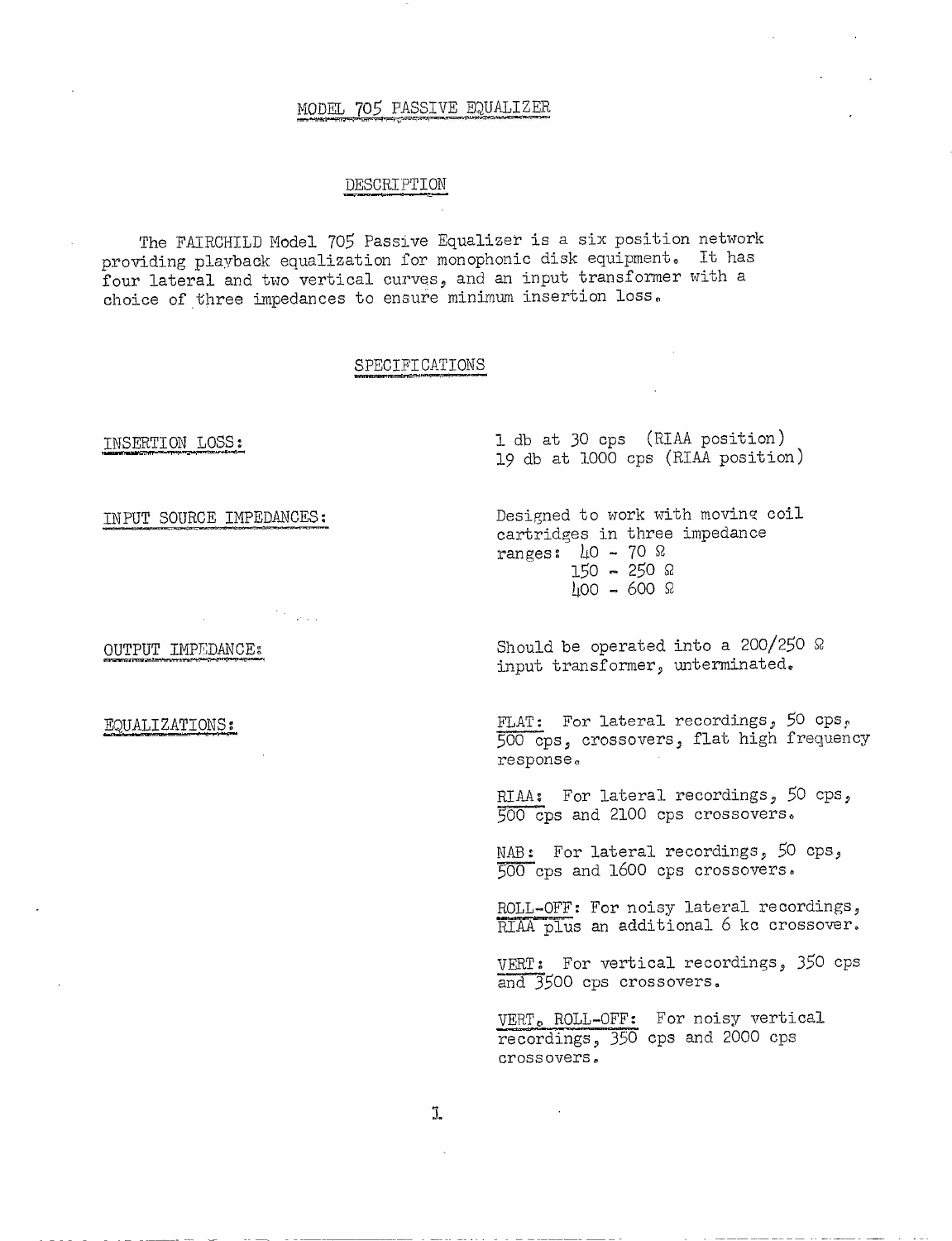#### MODEL 705 PASSIVE EQUALIZER

SPECIFICATIONS contid

OVERALL DIMENSIONS:

 $9-1/2$ " long x  $\mu$ " wide x  $5-1/2$  " high.

WEIGHT:

**OUTPUT** 

INPUT SINGLE CARTRIDGE:

 $5$  lbs.

#### INSTALLATION

The Model 705 Passive Equalizer is mounted by means of the two  $1-1/8$ " flat head machine screws supplied with the unit. Three holes are required in the cabinet or panel to properly mount the equalizer. (See Fig. 1)

Attach two-conductor shielded amplifier and pickup cables to the barrier type terminal strip in the rear of the 705. Mount the equalizer remote from any strong alternating current field to avoid hum pickup.

Besides providing different equalizations, the switch also is able to switch between the different input impedances, so lateral and vertical cartridges of different impedances are switched with their proper equalizations.

#### CONNECTIONS

Terminal 1 (high) Terminal 2 (low) Terminal 3 (ground) Connect Terminal 2 to Terminal 3.  $\mu$ 0 - 70  $\Omega$  Cartridges Terminal 8 (high) Terminal 6 (low) 150 - 250 2 Cartridge: Terminal 5 (high) Terminal 6 (low)  $\text{\textsterling}00 - 600$  & Cartridge: Terminal 5 (high) Terminal 8 (high)

 $\tilde{2}$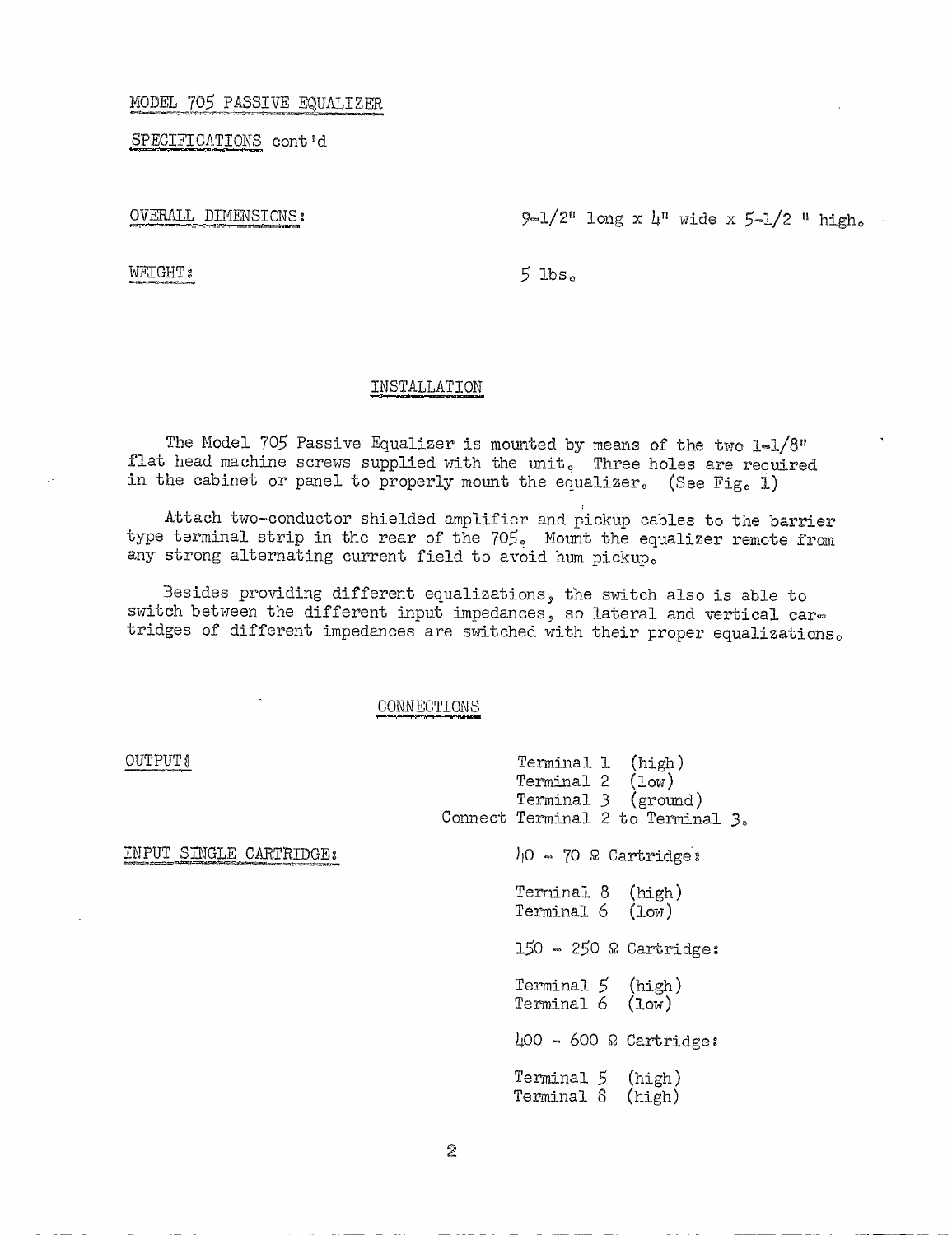MODEL 705 PASSIVE EQUALIZER

CONNECTIONS cont'd

INPUT TWO CARTRIDGES IN SAME ARM: Are two cartridges used in the.same arm (cartridge slide or turret)'and is the vertical cartridge the FAIR-CHILD 216, and the lateral the FAIR-CHILD 225, these are the connections to the arm:

> Terminal 9 (high) Terminal 6 (low)

Connect Terminal 4 to Terminal 5, and Terminal 7 to Terminal 8.

# INPUT TWO CARTRIDGES IN DIFFERENT FAIRCHILD 216 vertical cartridge to be

 $\hat{P}$ 

connected to:

Terminal 8 (high) Terminal 7 (low)

And FAIRCHILD 225 lateral cartridge to be connected to:

Terminal 5 (high) Terminal  $\mu$  (low)

Connect Terminal 6 to Terminal 9.

FAIRCHILD RECORDING EQUIPMENT CORPORATION 10-40 45th Avenue Long Island City 1, New York

March 15th, 1960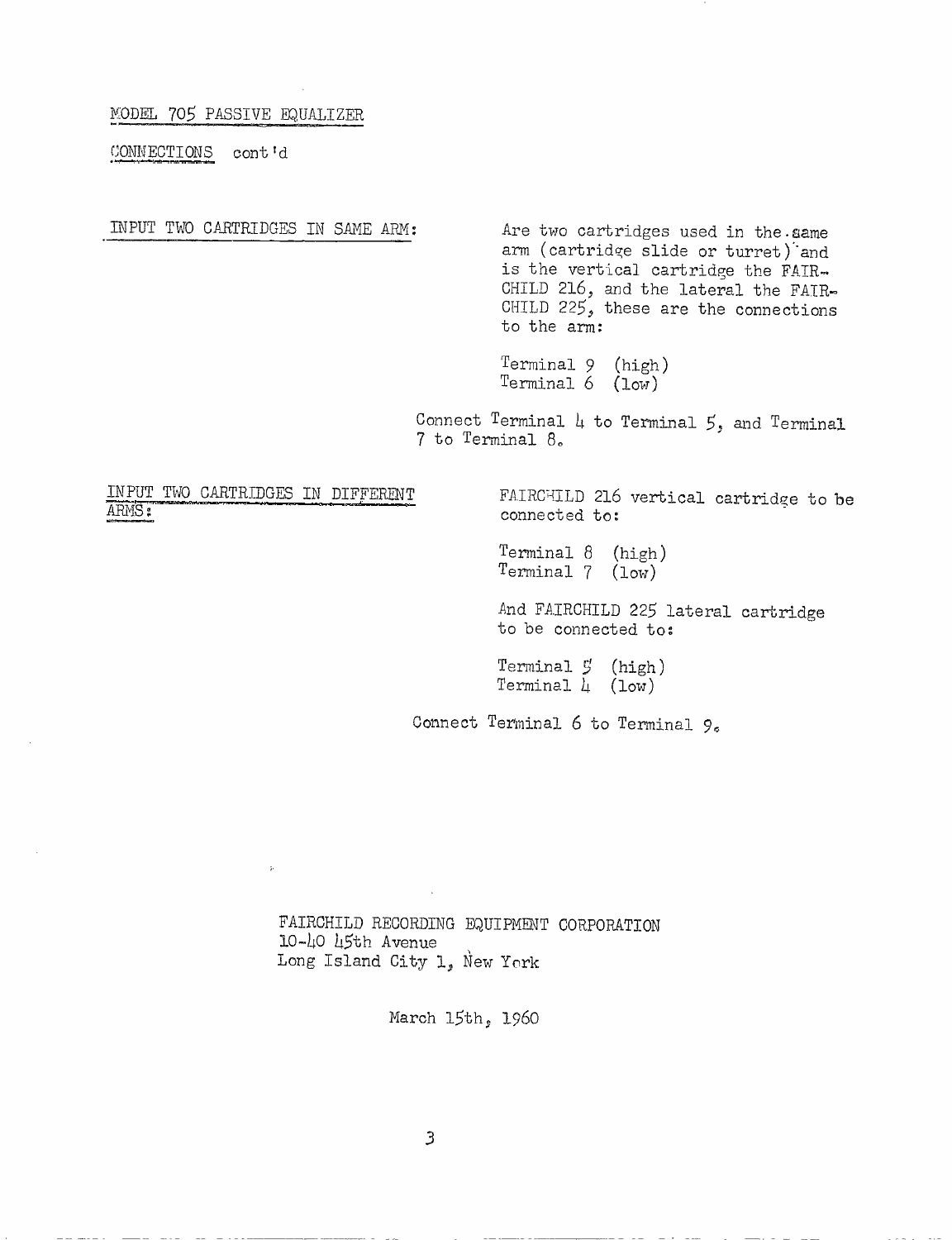